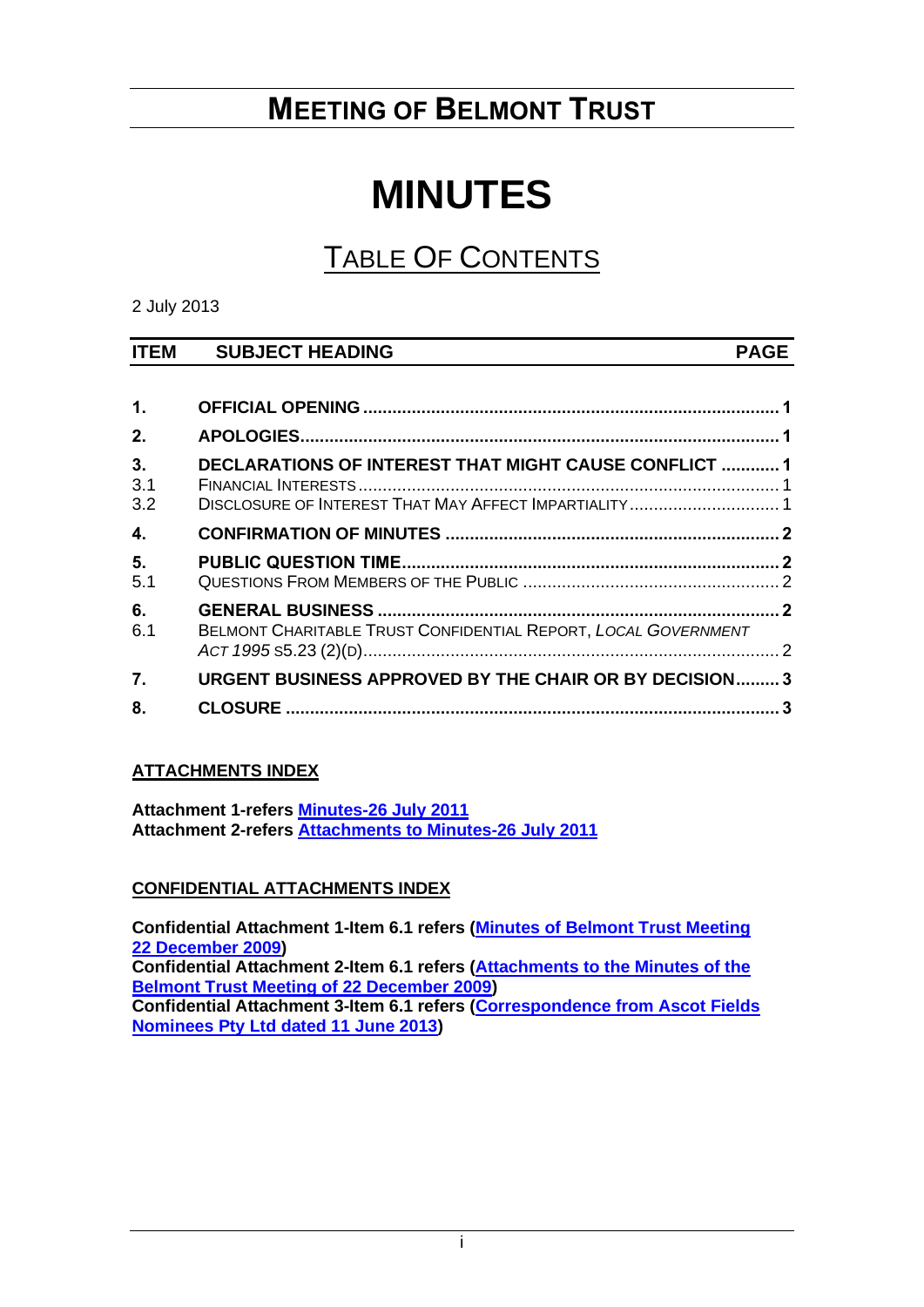# **MINUTES**

**2 July 2013**

#### **PRESENT**

Mr Phil Marks, Presiding Member Mr G Dornford Mrs J Gee Mr P Hitt Ms B Martin Ms J Powell *(arr 5.40pm)* Mr R Rossi, JP Mr S Wolff

Mr S Cole Chief Executive Officer Mr R Garrett **Director Corporate and Governance** Mr N Deague **Director Community and Statutory Services** Mr R Lutey **Director Technical Services** Mr J Olynyk, JP<br>Manager Governance<br>Mr M Ridgwell **Mr M Ridgwell** Principal Governance and Compliance Advisor Mr M Ridgwell **Mr M Ridgwell**<br>Ms S Johnson Ms S Johnson Governance Officer

### **MEMBERS OF THE GALLERY**

There were no members of the public in the gallery.

### <span id="page-1-0"></span>**1. OFFICIAL OPENING**

The Presiding Member opened the meeting at 5.35pm and welcomed those in attendance.

### <span id="page-1-1"></span>**2. APOLOGIES**

Mrs M Bass (Apology)

### <span id="page-1-2"></span>**3. DECLARATIONS OF INTEREST THAT MIGHT CAUSE CONFLICT**

<span id="page-1-3"></span>**3.1 FINANCIAL INTERESTS**

Nil.

### <span id="page-1-4"></span>**3.2 DISCLOSURE OF INTEREST THAT MAY AFFECT IMPARTIALITY**

Nil.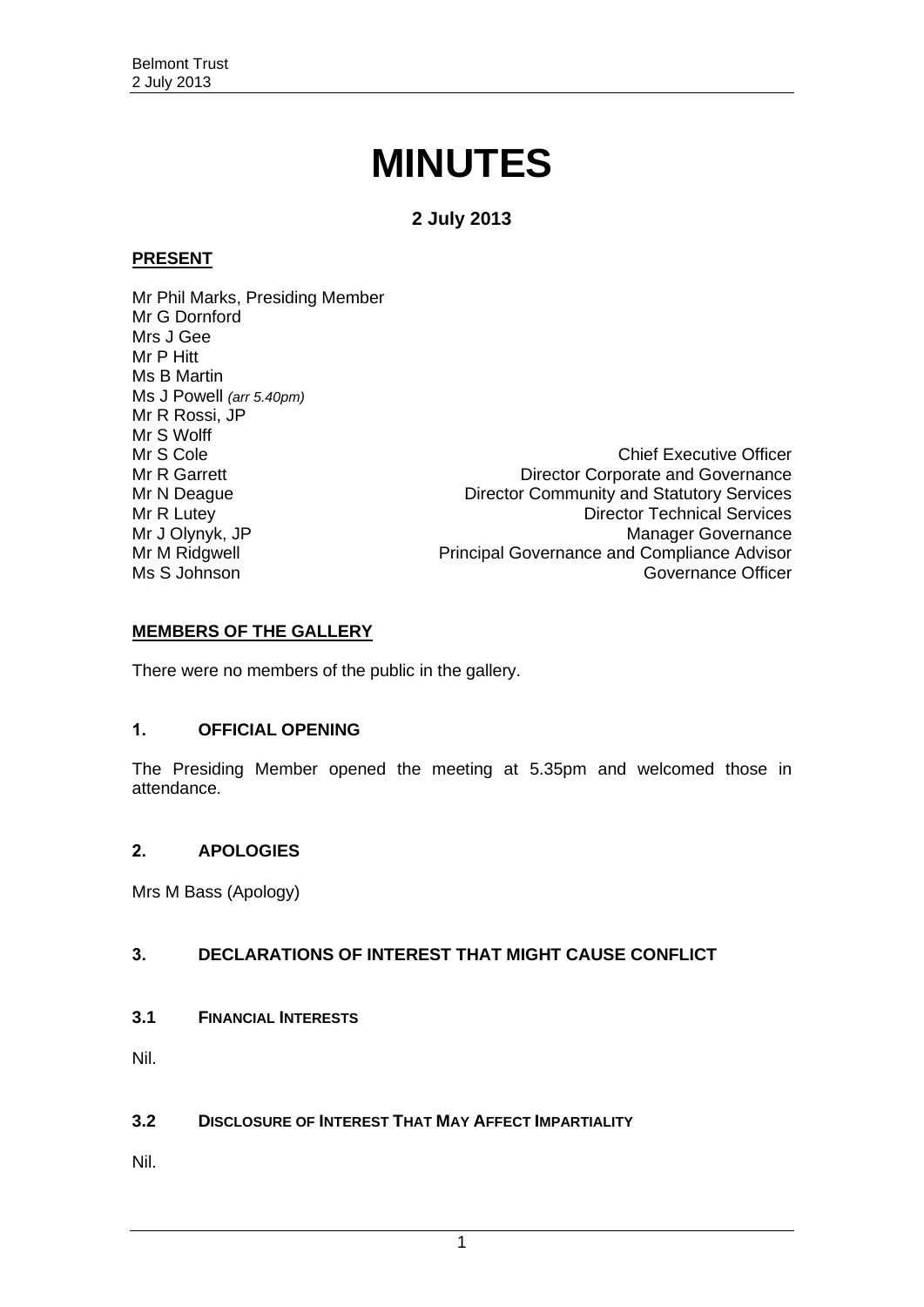#### <span id="page-2-0"></span>**4. CONFIRMATION OF MINUTES**

#### **OFFICER RECOMMENDATION**

*HITT MOVED, GEE SECONDED, That the Minutes of the Belmont Trust Meeting Held 26 July 2011 (as previously circulated) be noted as a true and accurate record.*

*CARRIED 7 VOTES TO 0*

#### <span id="page-2-1"></span>**5. PUBLIC QUESTION TIME**

- <span id="page-2-2"></span>**5.1 QUESTIONS FROM MEMBERS OF THE PUBLIC**
- **5.37pm The Presiding Member opened the period allotted for Public Question Time. There were no members of the public present. The Presiding Member closed Public Question Time.**

#### <span id="page-2-3"></span>**6. GENERAL BUSINESS**

- <span id="page-2-4"></span>**6.1 BELMONT CHARITABLE TRUST CONFIDENTIAL REPORT, LOCAL GOVERNMENT ACT 1995 S5.23 (2)(D)**
- **5.38pm** *MARTIN MOVED, HITT SECONDED, That in accordance with Section 5.23(2)(A) of the Local Government Act 1995–the meeting proceed behind closed doors to discuss the Confidential Item.*

*CARRIED 7 VOTES TO 0*

**5.40pm Ms J Powell entered the meeting.**

#### OFFICER RECOMMENDATION

That the Trust

- 1. Notes and receives the information contained within the confidential report and endorses the required action.
- 2. Confirm that the required action as detailed is to remain confidential until legal resolution is complete.